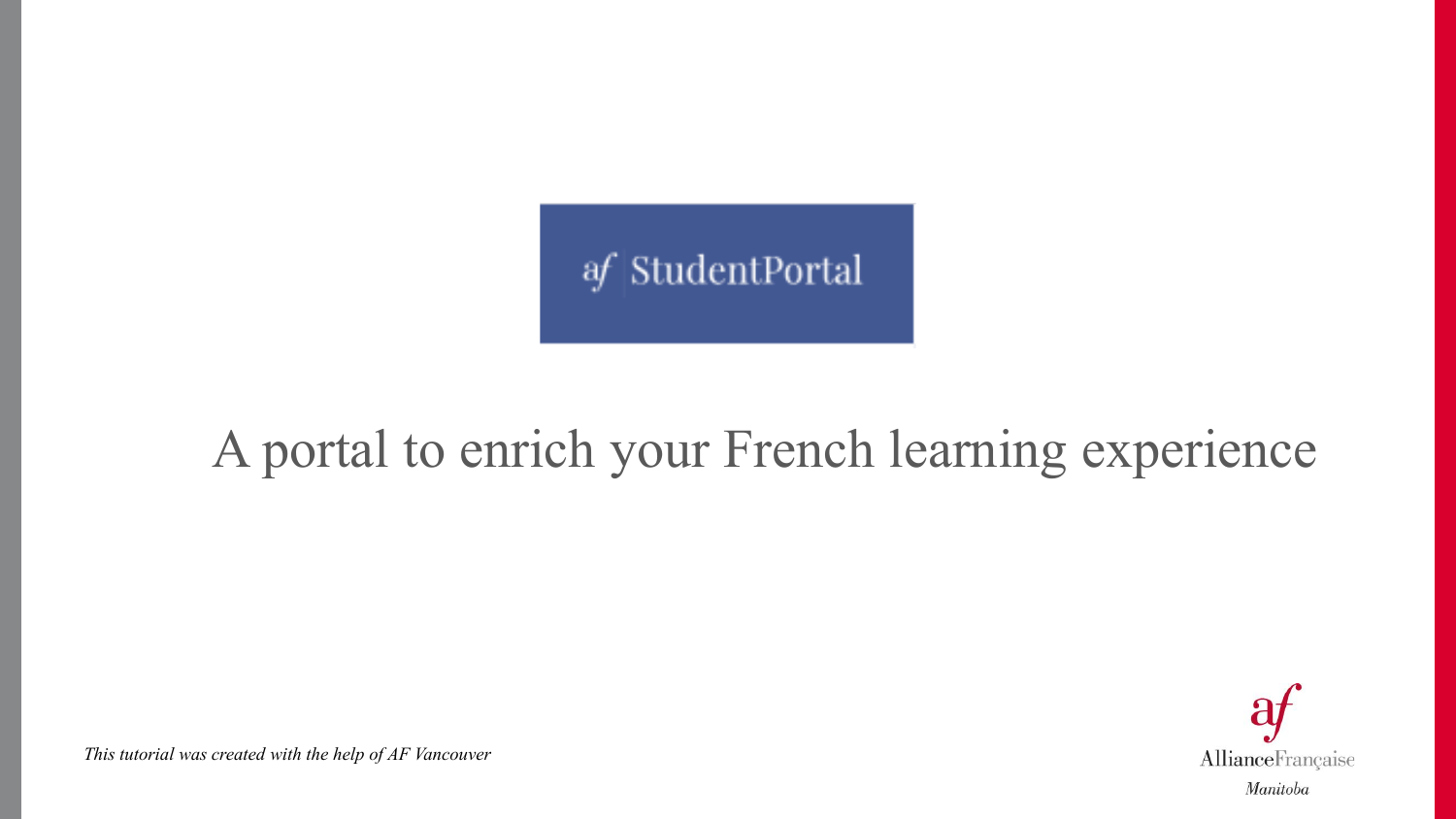## Step 1: Go to the portal address

Option 1: Go to<https://www.afmanitoba.ca/af/students> Option 2 : from our [home page,](http://www.afmanitoba.ca/) click on  $E[N]$  FR Log in Portal Get our newsletter  $\Psi$ Enter your login information (same one as when you registered\*)





\*for children's courses, see slide #4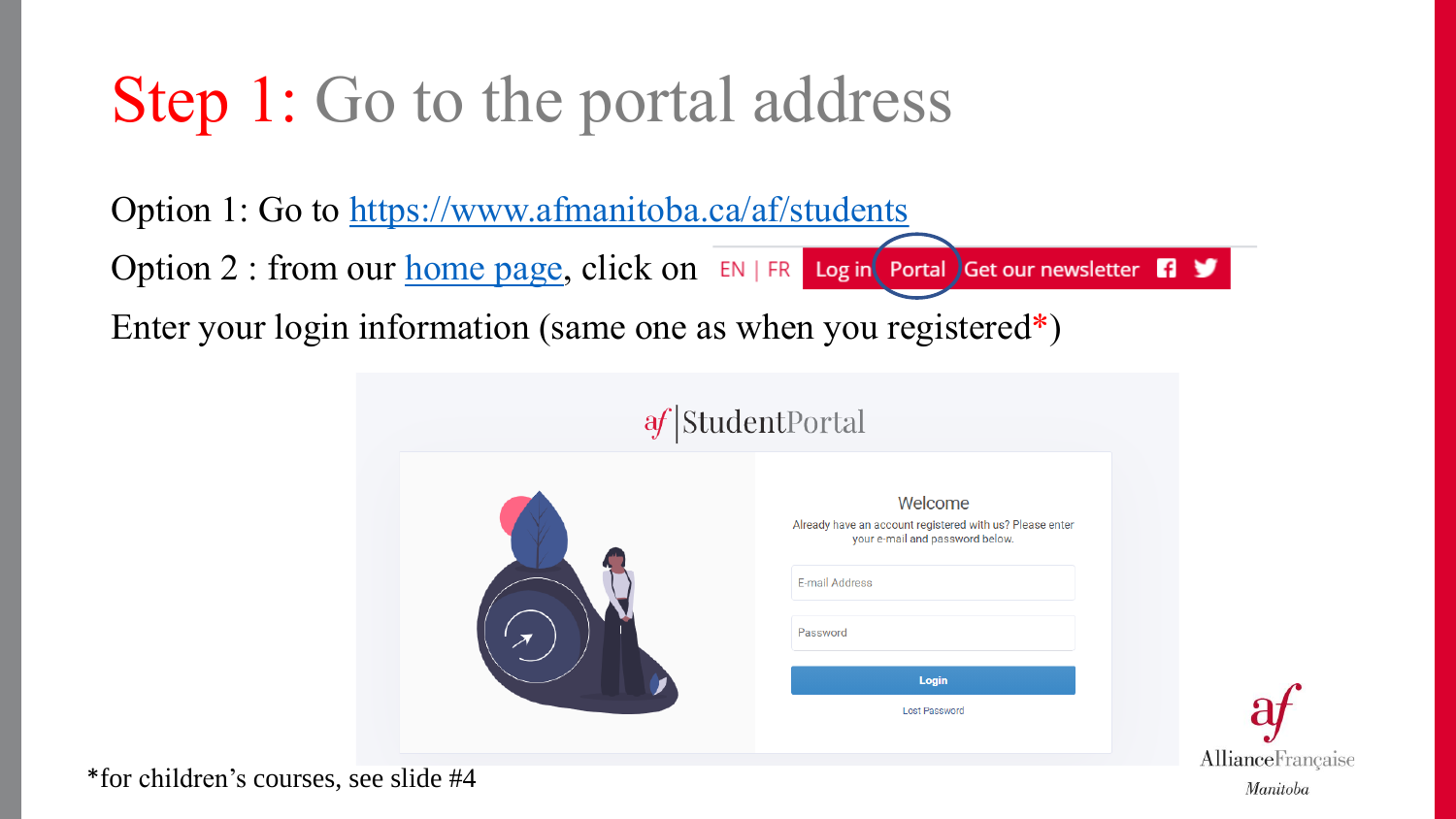# What to do if you need your login information

If you don't have your login information:

- Retrieve your password (by clicking on *lost password*)
- Or contact us at 204-477-1515 or at [info@afmanitoba.ca](mailto:info@afmanitoba.ca)



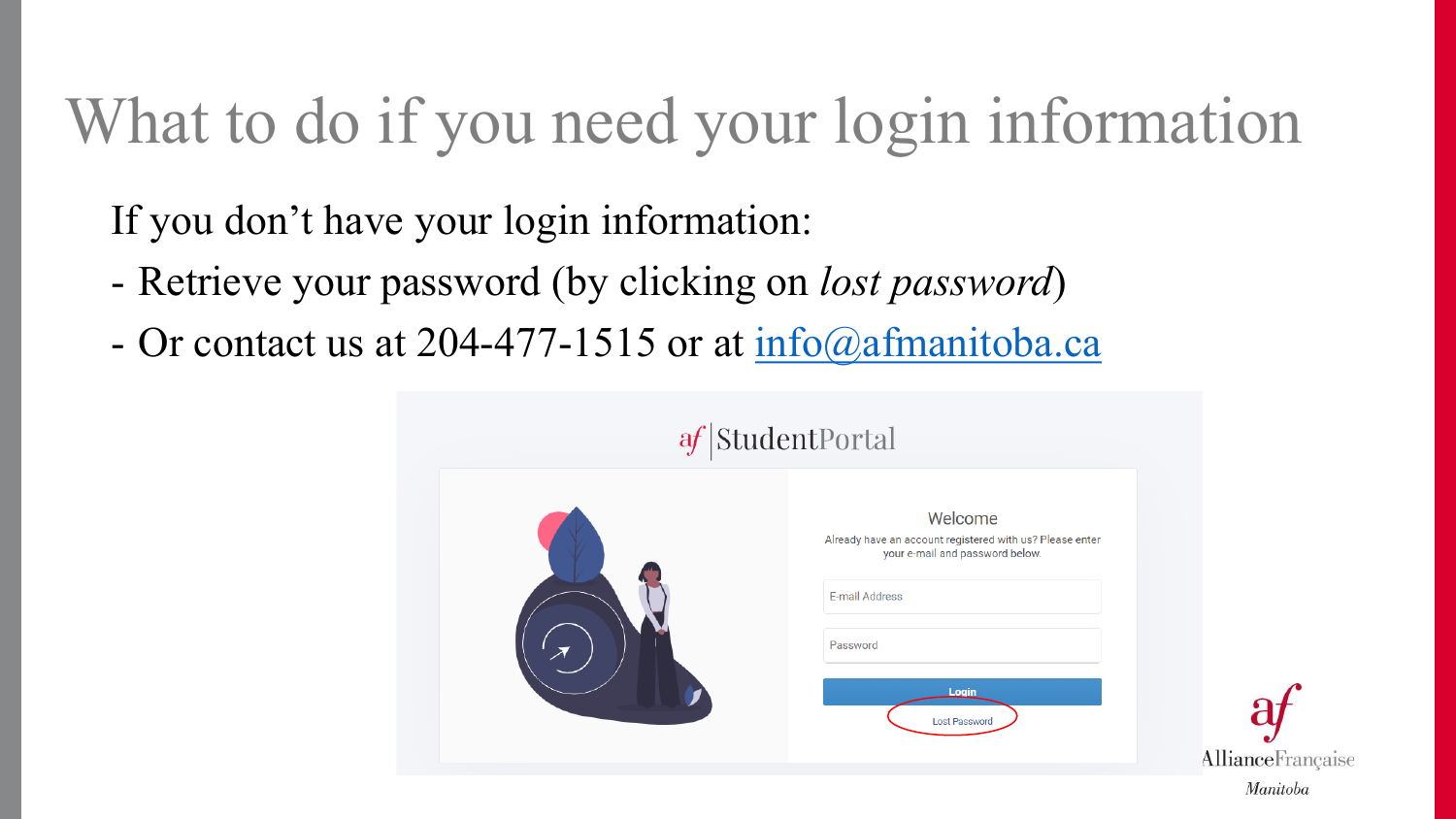#### How to login to your child's course portal

Parents and children have separate accounts.

You need to change the account to access the portal of your child's course.

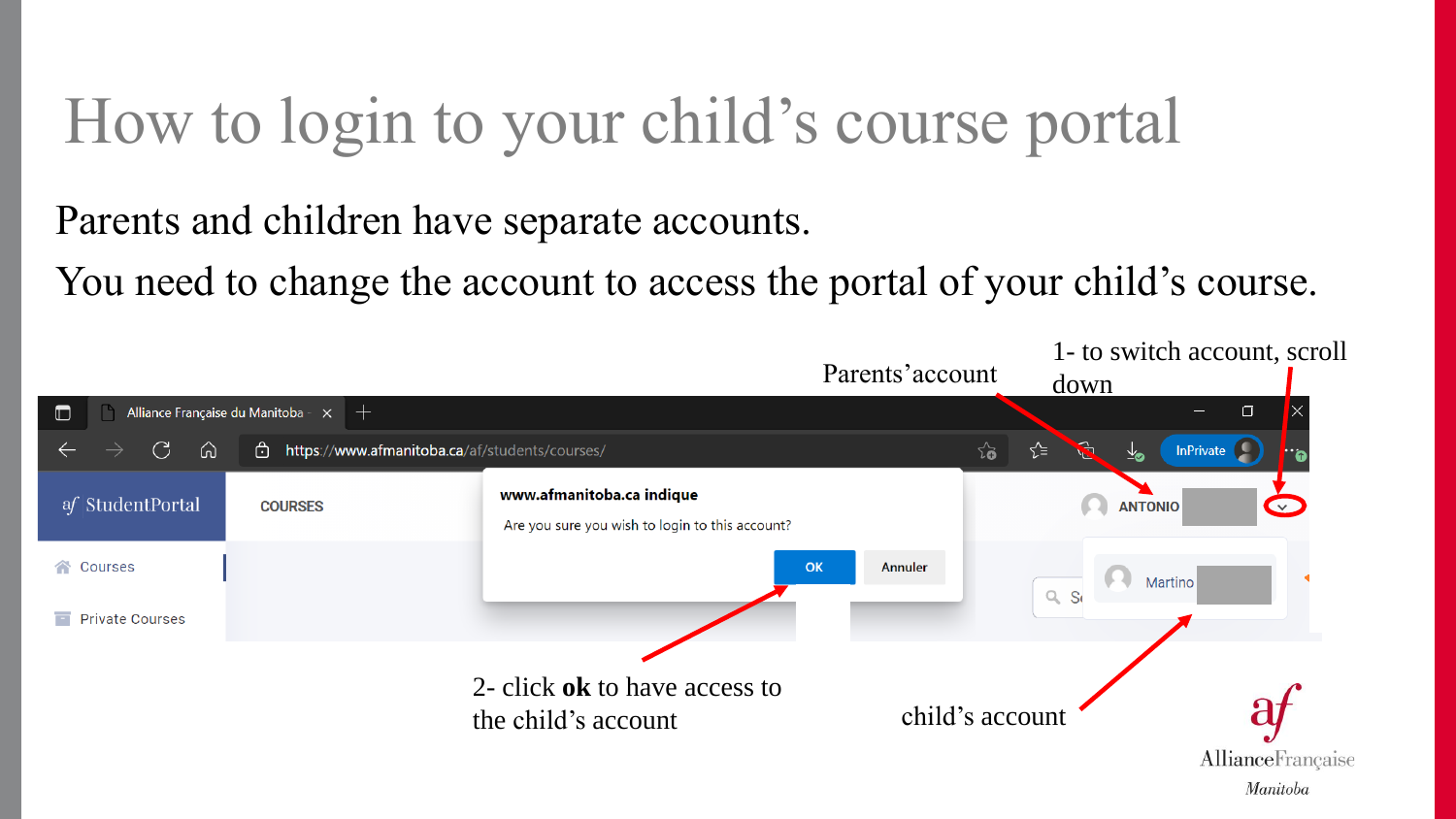# Step 2: Access your class

Once connected, you will land on the home page. You will see all the classes you are enrolled in. Click on the class you want to enter (most recent at the top).



AllianceFrançaise Manitoba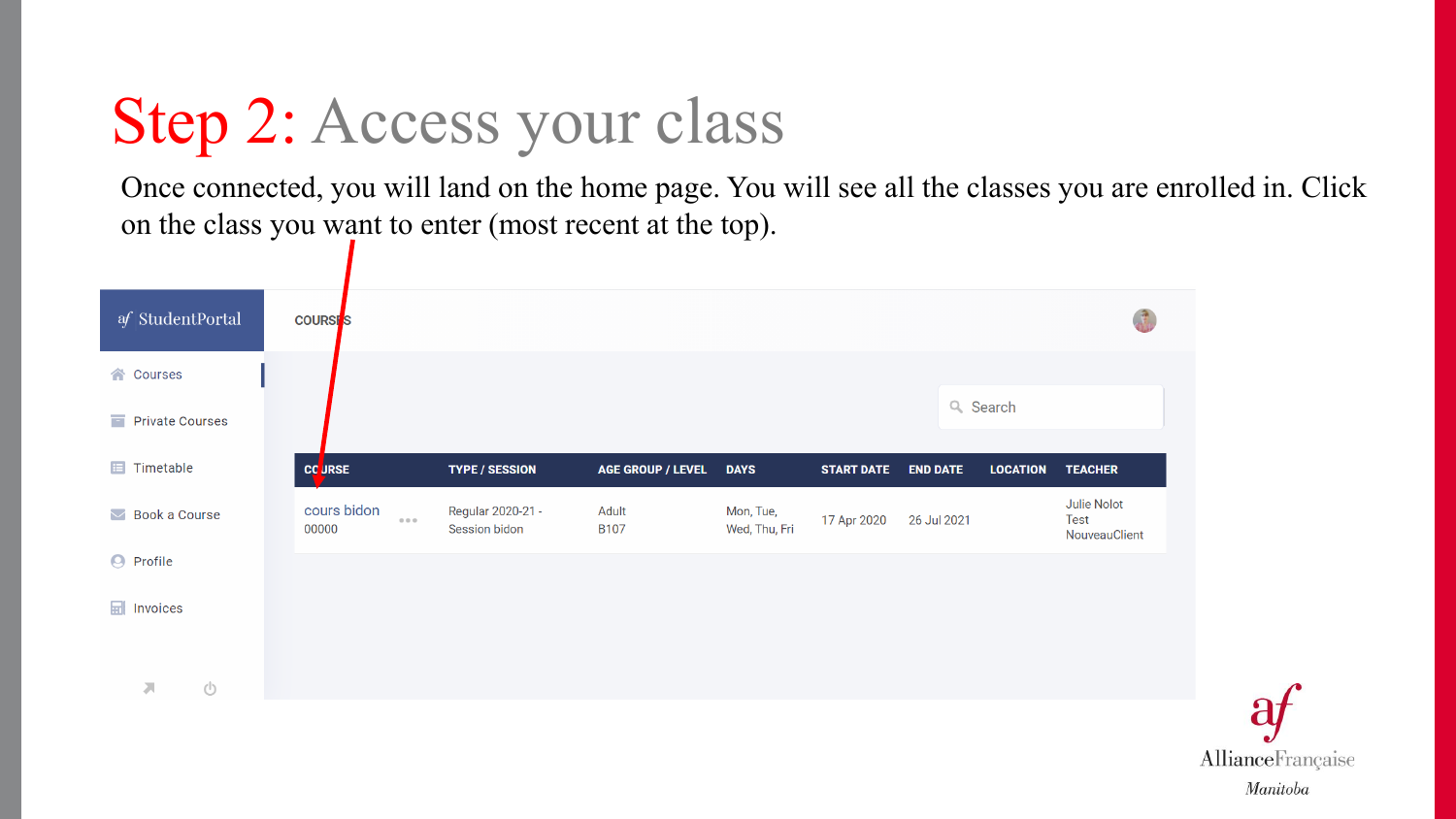## Your class activity at a glance

**Course feed:** Here, you will find all the posts and discussions by the teacher and the students of the class (most recent at the top, except "pinned" posts by the teacher). You can add, comment or like a post!



**Recap of the assignments:** access your assignments, submit your work and check the teacher's comments.

AllianceFrançaise Manitoba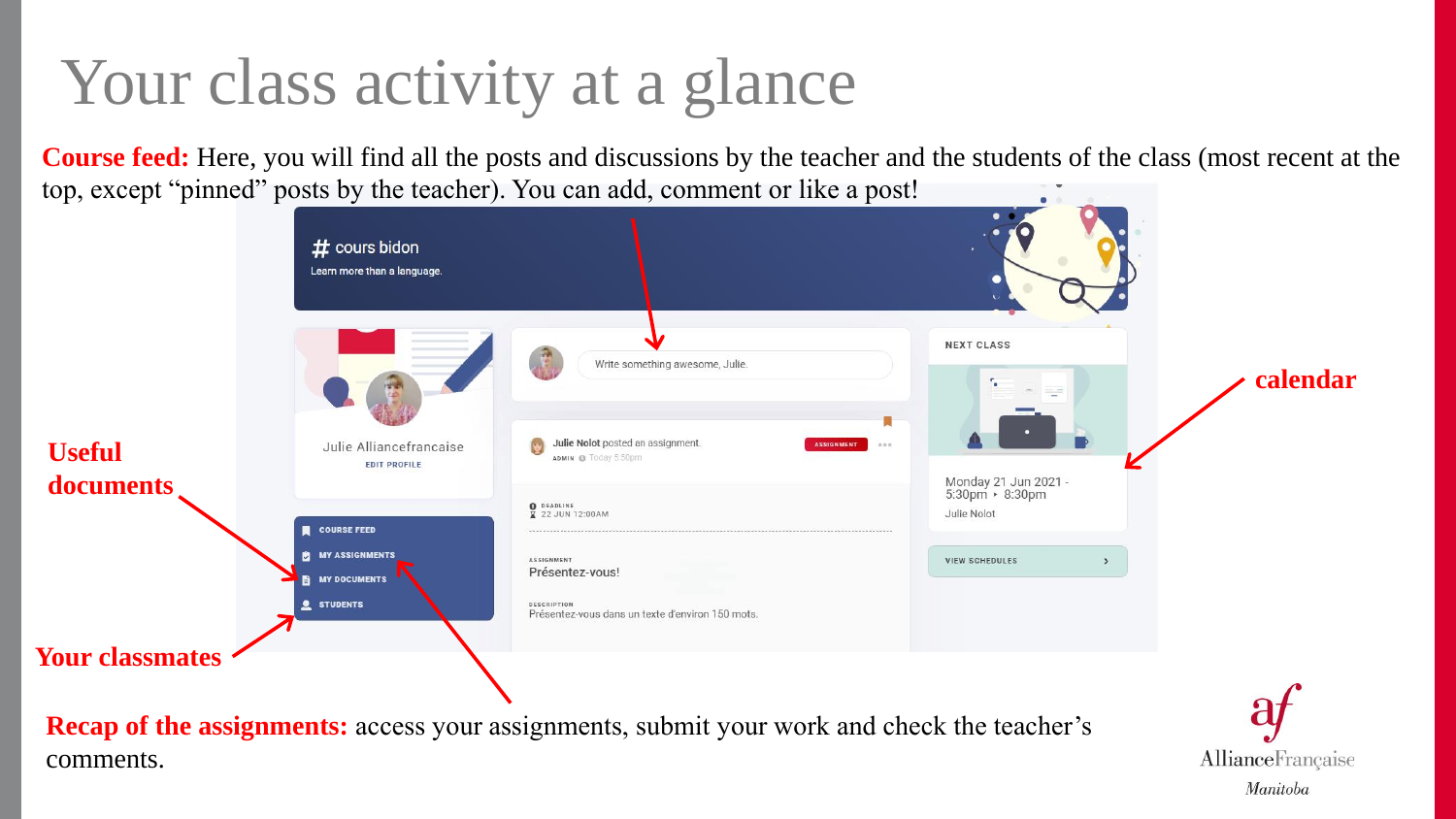# Discover your classmates

| <b>VIEW COURSE STUDENTS</b> |                                                                                                                                                                                                                                                                                                                                                                                                                                                                                                                                                                                                                                                                                                                                                                                                                                                                                                                                                                                                                                                                                                                                                                                                                                                                                                                                                                                                                                                                                                                  |                                     |                       | JULIE NOLOT |
|-----------------------------|------------------------------------------------------------------------------------------------------------------------------------------------------------------------------------------------------------------------------------------------------------------------------------------------------------------------------------------------------------------------------------------------------------------------------------------------------------------------------------------------------------------------------------------------------------------------------------------------------------------------------------------------------------------------------------------------------------------------------------------------------------------------------------------------------------------------------------------------------------------------------------------------------------------------------------------------------------------------------------------------------------------------------------------------------------------------------------------------------------------------------------------------------------------------------------------------------------------------------------------------------------------------------------------------------------------------------------------------------------------------------------------------------------------------------------------------------------------------------------------------------------------|-------------------------------------|-----------------------|-------------|
|                             | and the seat of<br>and the state of<br>$\frac{1}{2} \left( \frac{1}{2} \right) \left( \frac{1}{2} \right) \left( \frac{1}{2} \right) \left( \frac{1}{2} \right) \left( \frac{1}{2} \right) \left( \frac{1}{2} \right) \left( \frac{1}{2} \right) \left( \frac{1}{2} \right) \left( \frac{1}{2} \right) \left( \frac{1}{2} \right) \left( \frac{1}{2} \right) \left( \frac{1}{2} \right) \left( \frac{1}{2} \right) \left( \frac{1}{2} \right) \left( \frac{1}{2} \right) \left( \frac{1}{2} \right) \left( \frac$<br>$\frac{1}{2}$<br>$\frac{1}{2} \left( \frac{1}{2} \right) \left( \frac{1}{2} \right) \left( \frac{1}{2} \right) \left( \frac{1}{2} \right) \left( \frac{1}{2} \right) \left( \frac{1}{2} \right) \left( \frac{1}{2} \right) \left( \frac{1}{2} \right) \left( \frac{1}{2} \right) \left( \frac{1}{2} \right) \left( \frac{1}{2} \right) \left( \frac{1}{2} \right) \left( \frac{1}{2} \right) \left( \frac{1}{2} \right) \left( \frac{1}{2} \right) \left( \frac{1}{2} \right) \left( \frac$<br>$\frac{1}{2} \left( \frac{1}{2} \right) \left( \frac{1}{2} \right) \left( \frac{1}{2} \right) \left( \frac{1}{2} \right) \left( \frac{1}{2} \right) \left( \frac{1}{2} \right) \left( \frac{1}{2} \right) \left( \frac{1}{2} \right) \left( \frac{1}{2} \right) \left( \frac{1}{2} \right) \left( \frac{1}{2} \right) \left( \frac{1}{2} \right) \left( \frac{1}{2} \right) \left( \frac{1}{2} \right) \left( \frac{1}{2} \right) \left( \frac{1}{2} \right) \left( \frac$<br><b>Service</b> | Employé 1                           | <b>Emmanuel Perez</b> |             |
|                             | Julie Nolot<br><b>EDIT PROFILE</b>                                                                                                                                                                                                                                                                                                                                                                                                                                                                                                                                                                                                                                                                                                                                                                                                                                                                                                                                                                                                                                                                                                                                                                                                                                                                                                                                                                                                                                                                               | Julie Nolot                         |                       |             |
|                             | $\blacksquare$<br><b>COURSE FEED</b>                                                                                                                                                                                                                                                                                                                                                                                                                                                                                                                                                                                                                                                                                                                                                                                                                                                                                                                                                                                                                                                                                                                                                                                                                                                                                                                                                                                                                                                                             | $\sqrt{\frac{1}{2}}$<br>David Woods |                       |             |
|                             | IT ASSIGNMENTS<br>M DOCUMENTS<br>STUDENTS                                                                                                                                                                                                                                                                                                                                                                                                                                                                                                                                                                                                                                                                                                                                                                                                                                                                                                                                                                                                                                                                                                                                                                                                                                                                                                                                                                                                                                                                        |                                     |                       |             |

Note that you won't be able to send private message to any classmate but you are encouraged to post a message on the course feed if you have questions about any detail of the classes or the course.

 $\bf{d}$ AllianceFrançaise Manitoba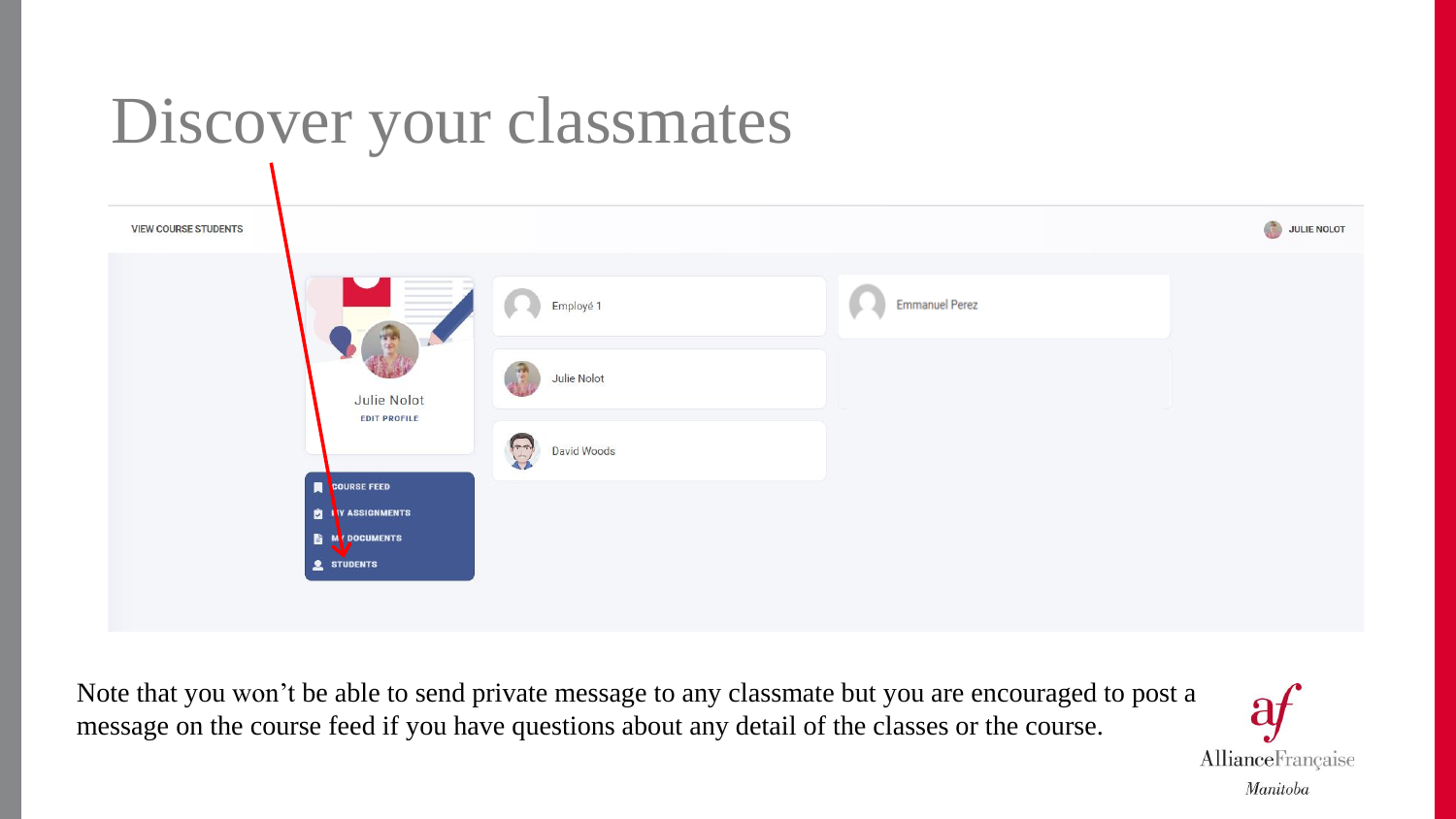#### Interact with your classmates and your instructor



Manitoba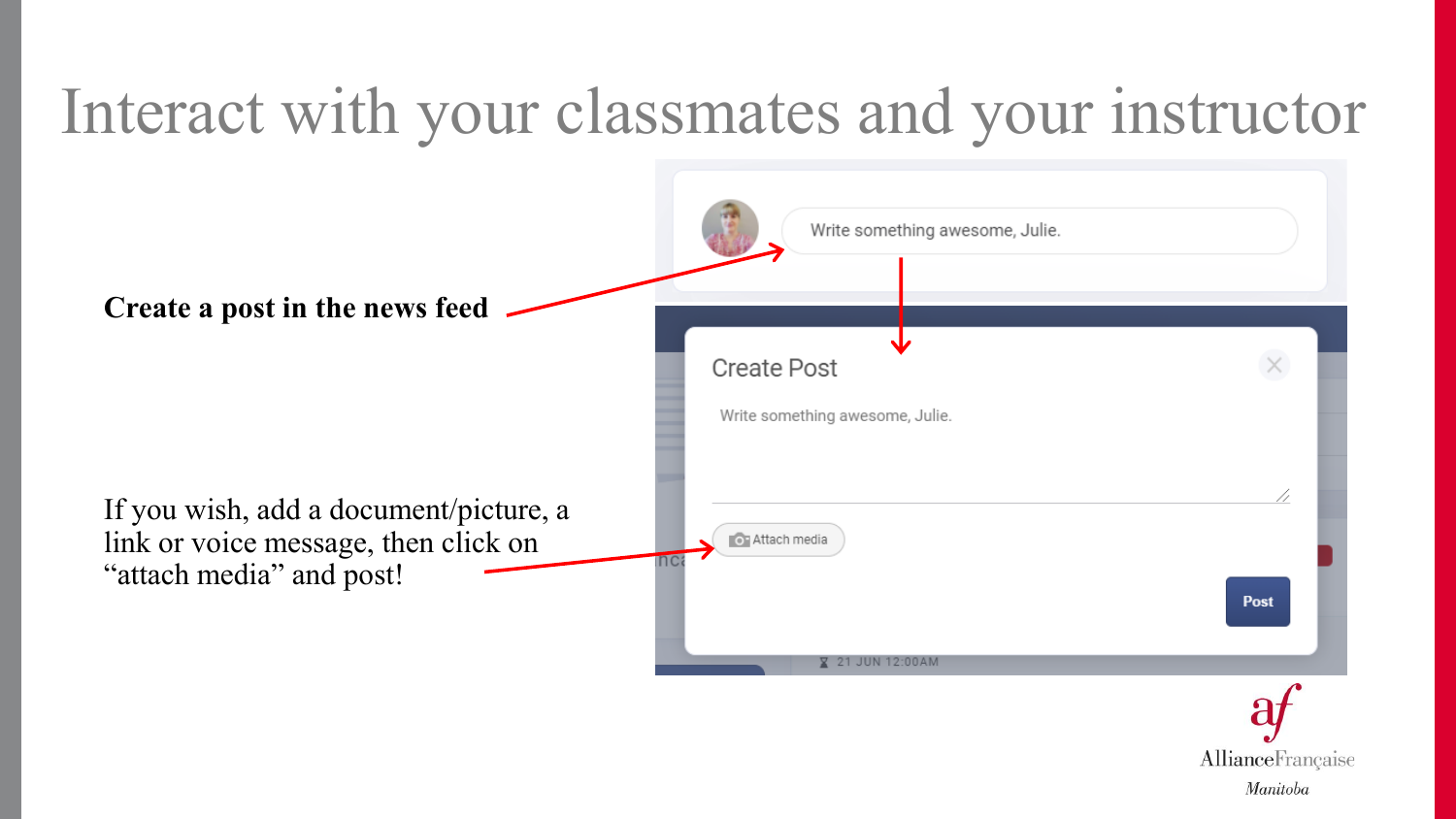#### Submit an assignment

1- After your instructor's post about the assignment, it will appear in the course feed. Click on « submit my work »

| Julie Nolot posted an assignment.<br>ADMIN @ Today 5:50pm       | <b>ASSIGNMENT</b><br>0.0.0 |
|-----------------------------------------------------------------|----------------------------|
| <b>O</b> DEADLINE<br>22 JUN 12:00AM<br>⊻                        |                            |
| <b>ASSIGNMENT</b><br>Présentez-vous!                            |                            |
| DESCRIPTION<br>Présentez-vous dans un texte d'environ 150 mots. |                            |
| <b>Submit My Work</b>                                           |                            |
|                                                                 |                            |
|                                                                 |                            |

2- You can either type directly in the text box or upload a document and subn

Submit My Work Content D Upload a file Sul 3- Once submitted, the *my submission* button appears which allows you to see your submission.

| mit! | Julie Nolot posted an assignment.<br><b>ASSIGNMENT</b><br>0.0.0<br>ADMIN @ 15 Jun 5:50pm |
|------|------------------------------------------------------------------------------------------|
|      | DEADLINE<br>2 22 JUN 12:00AM                                                             |
| //   | <b>ASSIGNMENT</b><br>Présentez-vous!                                                     |
|      | <b>DESCRIPTION</b><br>Présentez-vous dans un texte d'environ 150 mots.                   |
| bmit | <b>Submit My Work</b><br><b>My Submission</b>                                            |
|      |                                                                                          |
|      | AllianceFrançaise                                                                        |
|      | Manitoba                                                                                 |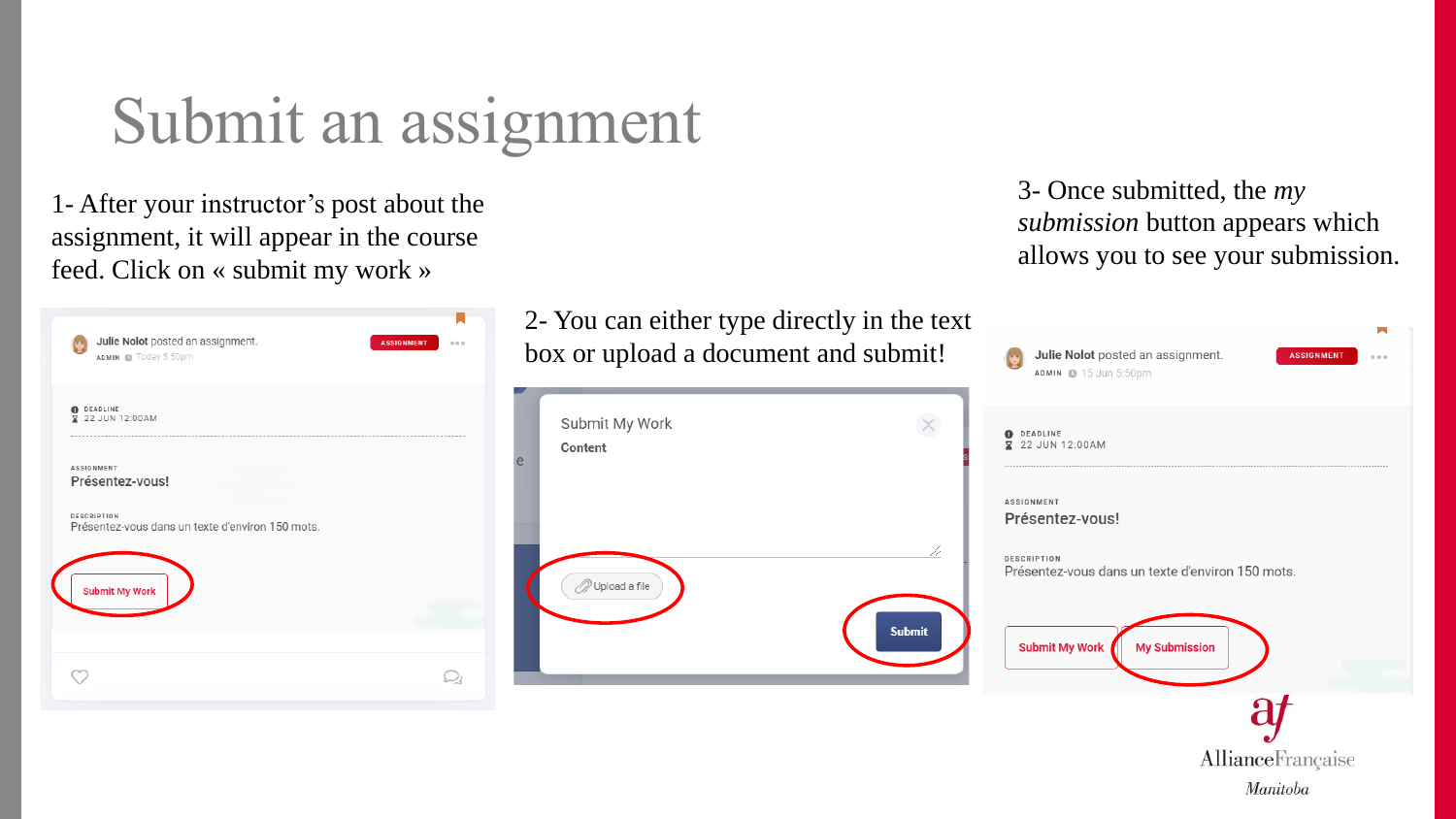# Settings and preferences

| af StudentPortal |                |                                                                         | your account settings (including your password)                                                                            | Edit your profile information you can edit your profile, change your profile picture, edit                                 |                                |
|------------------|----------------|-------------------------------------------------------------------------|----------------------------------------------------------------------------------------------------------------------------|----------------------------------------------------------------------------------------------------------------------------|--------------------------------|
| Courses          | <b>PROFILE</b> |                                                                         |                                                                                                                            |                                                                                                                            | <b>JULIE ALLIANCEFRANCAISE</b> |
| Private Courses  |                | ×<br>$\triangle$<br>$\mathop{\hbox{$\sqcup$}}\nolimits$                 | <b>Type</b><br>$\bullet$ Individual $\circ$ Company<br><b>E-mail Address</b><br>NOTE: Changing this will alter your login. |                                                                                                                            |                                |
| Timetable<br>⊫   |                |                                                                         | Add secondary e-mail address                                                                                               |                                                                                                                            |                                |
| Book a Course    |                | <b>Display Picture</b><br>Close portrait photos and logos work<br>best. | <b>Display Name</b><br>Enter a name that other users can identify you by.                                                  | <b>Password</b><br>Enter a password greater than 4 characters<br>You already have a password set. Click here to change it. |                                |
| Profile          |                | <b>Name</b><br>Miss                                                     | Julie<br>$\checkmark$                                                                                                      | Alliancefrancaise                                                                                                          |                                |

Note that the portal will be accessible 7 days prior to your first class, and 30 days after the course end.

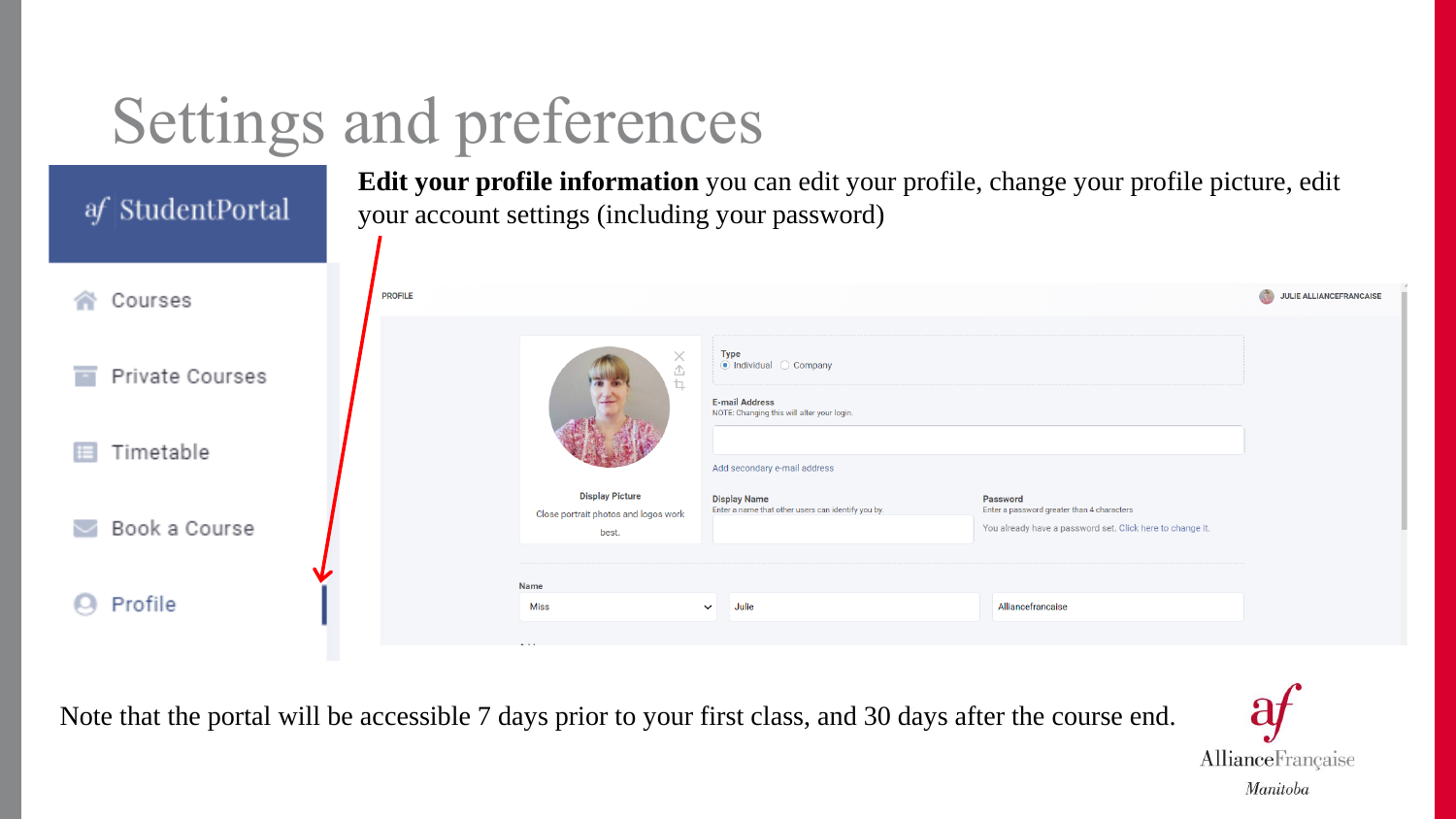#### Take a tour of the portal

Click [here](https://www.youtube.com/watch?v=KhmhYxjMsIg&t=22s) to watch an online tutorial created by the Alliance Française of Calgary



AllianceFrançaise Manitoba